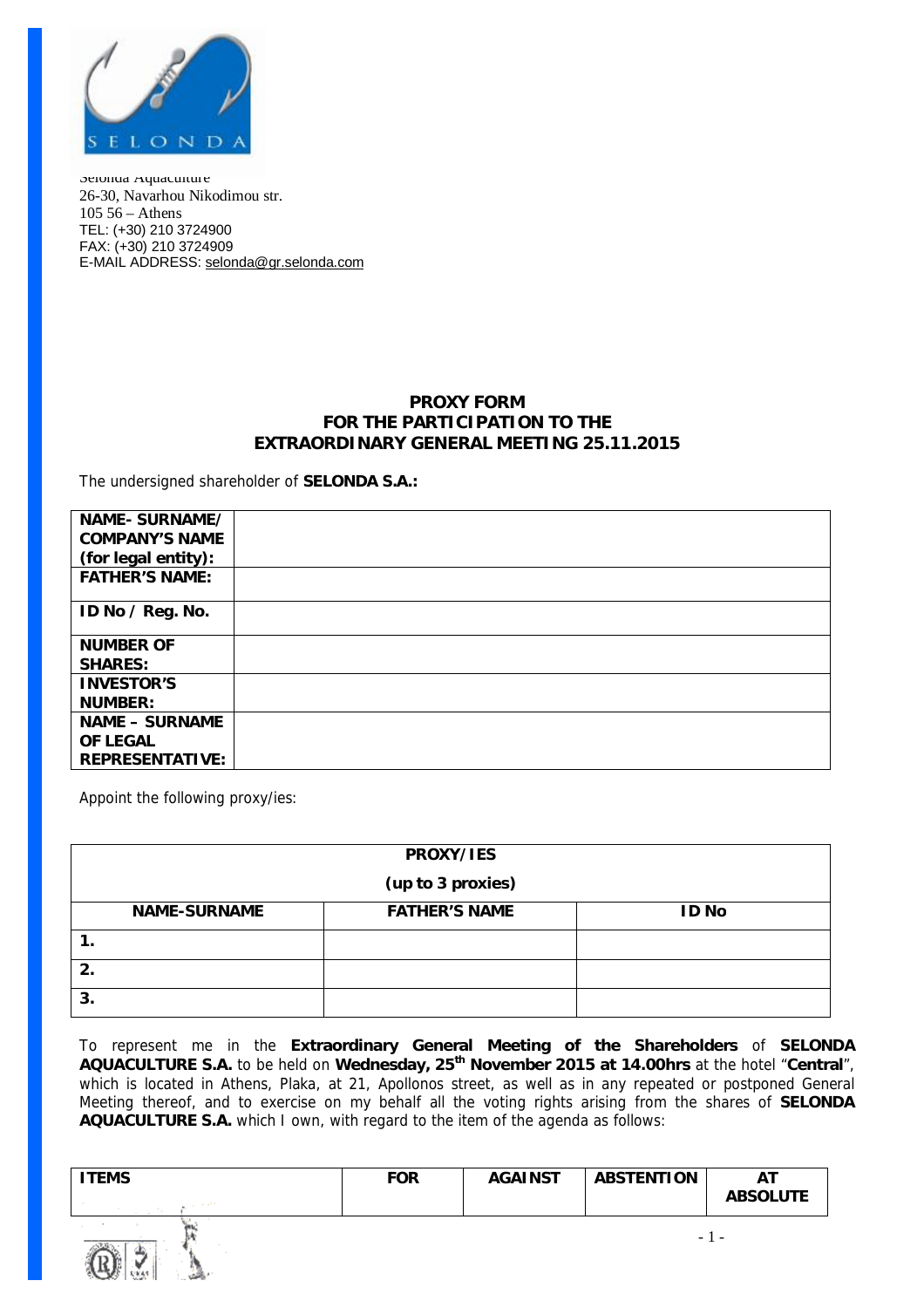

Selonda Aquaculture 26-30, Navarhou Nikodimou str. 105 56 – Athens TEL: (+30) 210 3724900 FAX: (+30) 210 3724909 E-MAIL ADDRESS: [selonda@gr.selonda.com](mailto:selonda@gr.selonda.com)

|                                          |  | <b>DISCRETION</b> |
|------------------------------------------|--|-------------------|
|                                          |  |                   |
| <b>FIRST ITEM: Election of new Board</b> |  |                   |
| of Directors.                            |  |                   |
|                                          |  |                   |
|                                          |  |                   |
| <b>SECOND ITEM: Approval of the</b>      |  |                   |
| compensation to resigned<br>paid         |  |                   |
| member of the Board of Directors.        |  |                   |
|                                          |  |                   |
|                                          |  |                   |
| <b>THIRD</b><br>ITEM:<br>Approval<br>of  |  |                   |
| Contracts and Agreements pursuant        |  |                   |
| to Art. 23a of the Law 2190/1920.        |  |                   |
|                                          |  |                   |
|                                          |  |                   |
|                                          |  |                   |
| <b>Miscellaneous</b><br><i>issues</i>    |  |                   |
| announcements.                           |  |                   |
|                                          |  |                   |
|                                          |  |                   |

Please mark your vote by an  $\sqrt{ }$ 

or

Other (to be sufficiently described)

………………………………………………………………………………………………………………………………………………………………… …………………………………………………………....................................................................................

(The shareholder who will opt to vote through proxy voting, letting the Proxy to vote according to his own free *judgment, should examine whether he is obliged to notify this authorization pursuant to the Law 3556/2007)* 

I would like to inform you that I have already informed the Proxy/ies regarding the acknowledgement's obligation pursuant to article 28a, par. 3 of the Law 2190/1920.

## **Voting rules if there are more than one (1) Proxy**

*In case of appointment of more than one Proxy the following occur:* 

*All the Proxies act jointly*

*All the Proxies act separately*